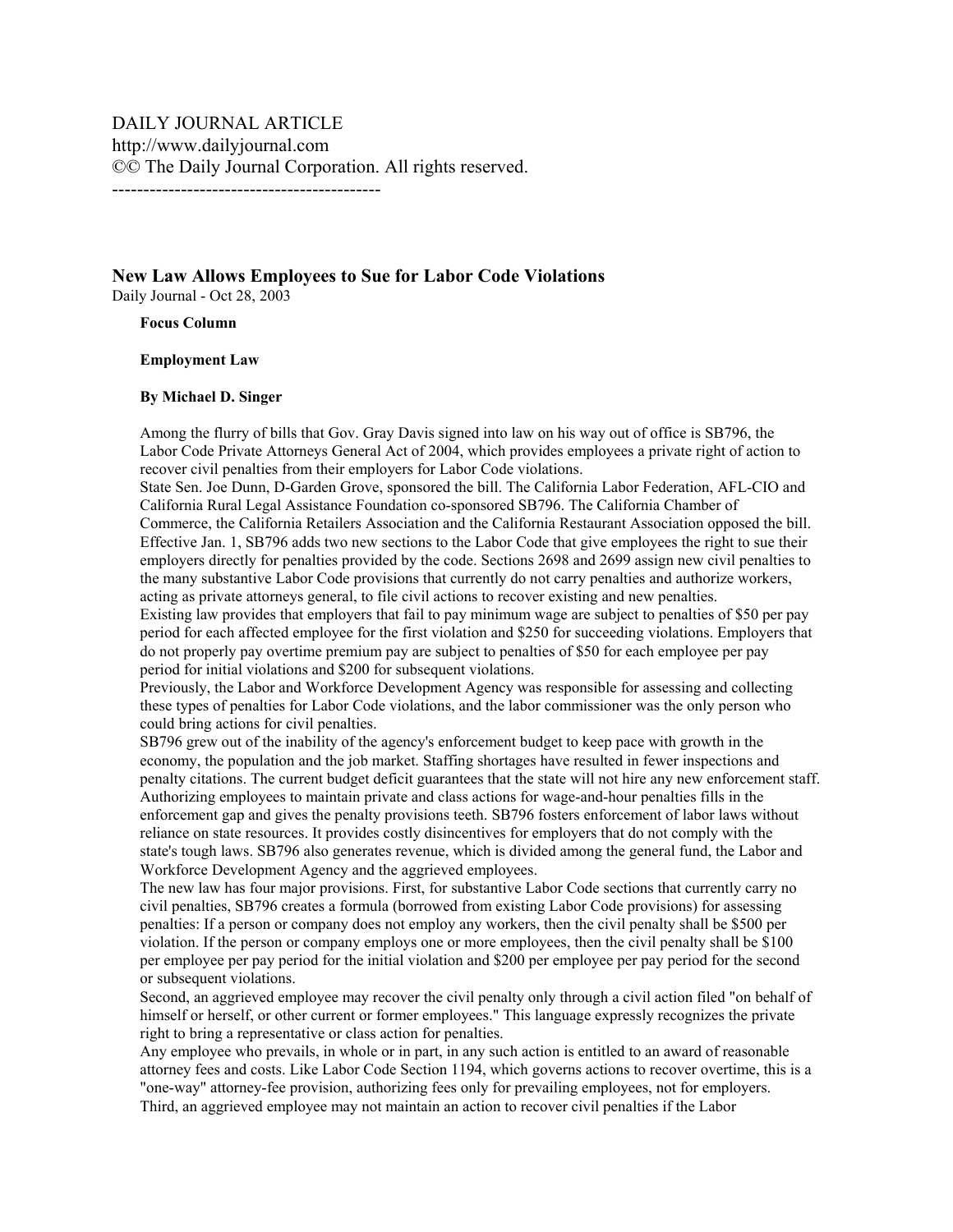Department, or any of its agencies or employees, relying on the same facts and theories, cites the employer for a Labor Code violation and initiates proceedings to collect the applicable penalties.

Finally, the court will distribute civil penalties recovered by aggrieved workers as follows: 50 percent to the state general fund, 25 percent to the Labor and Workforce Development Agency (for programs to educate employers and employees about their responsibilities and rights under the Labor Code) and 25 percent to the aggrieved workers.

SB796's penalties and private right of action are expressly in addition to any other rights that employees may have under existing law.

Courts have struggled with the issue of employee standing to recover civil penalties. Two recent rulings granting motions to strike allegations in wage-and-hour class actions seeking overtime penalties under Section 558 have come down against a private right of action. *Newell v. California Pizza Kitchen Inc.*, 03CC00051 (Orange Super. Ct., June 6, 2003); *Miller v. Men's Wearhouse Inc.,* 03CC00132 (Orange Super. Ct., July 31, 2003).

Another hotly contested issue has been whether compensation owed under Labor Code Section 226.7 for failure to provide rest or meal periods constitutes "premium pay" or "penalties."

Section 226.7 provides that employees working shifts of at least five hours are entitled to one hour's pay at their regular rate for each day that an employer fails to provide a minimum 30-minute meal period, during which they are relieved of all duties and free to leave the work premises, or a second such meal period for shifts of 10 hours or more. Employees are entitled to identical compensation for failure to provide paid 10 minute rest periods for every four hours worked.

Monetary exposure for these violations can be formidable. For example, a company with 500 employees earning \$7 per hour that fails to provide proper meal periods (which employees cannot waive) or fails to communicate clearly to employees that they are permitted to take statutory rest periods would be liable for \$35 per employee per week - double that amount for both violations.

If the violation had been ongoing since Oct. 1, 2000, the effective date of the Industrial Welfare Commission's wage orders establishing the compensation (codified at Section 226.7, effective Jan. 1, 2001), then the company's total liability would be upwards of \$35,000 per week for three years - more than \$5 million.

Employers defending class actions for such compensation have developed two lines of attack, both premised on characterizing Section 226.7 compensation as a "penalty": First, they argue that employees have no private right of action to recover Labor Code penalties, which only the labor commissioner can recover. Second, employers argue that, even if workers do have standing to sue for such penalties, they are limited by Code of Civil Procedure Section 340(a)'s one-year statute of limitations for statutory violations for penalties. Section 226.7 describes the compensation as "pay," not as a penalty. Under the Labor Code, there is a difference between civil penalties incurred for Labor Code violations and premiums owed under statutory minimum-pay provisions, such as the overtime premium, minimum reporting pay and compensation in lieu of rest or meal periods. This confusion has arisen in part because the courts and the Division of Labor Standards Enforcement sometimes interchangeably refer to all of these provisions as "penalties." One court granted summary adjudication dismissing a Section 226.7 cause of action on the grounds that the compensation was a "penalty," not "wages," and, consequently, that no private right of action existed. *Terry v. Cigarettes Cheaper!*, 835526 (Alameda Super. Ct., April 18, 2003). This ruling overlooked Labor Code Section 218, which states that "[n]othing in this article shall limit the right of any wage claimant to sue directly or through an assignee for any wages or penalty due him under this article [consisting of Sections 200-243]."

On June 11, the Division of Labor Standards Enforcement issued an advisory opinion letter confirming that Section 226.7 compensation constitutes "premium pay" wages within the meaning of Section 200, in the nature of the overtime premium, and not a penalty; thus, it is not subject to Section 340(a)'s one-year statute of limitations.

On Oct. 17, the Division of Labor Standards Enforcement issued a letter stating that "it is beyond question that under California law, there is a private right of action for unpaid compensation or other amounts owed by an employer to an employee under any provision of the Industrial Welfare Commission ("IWC") orders or under any section of the Labor Code, including Labor Code section 226.7."

Several Superior Courts have denied motions to strike or overruled demurrers to causes of action under Section 226.7 on the grounds that the compensation is "pay," not a "penalty," and is not subject to the oneyear statute of limitations for statutory penalties. *Scheidt v. RGIS Inventory*, C03-00067 (Contra Costa